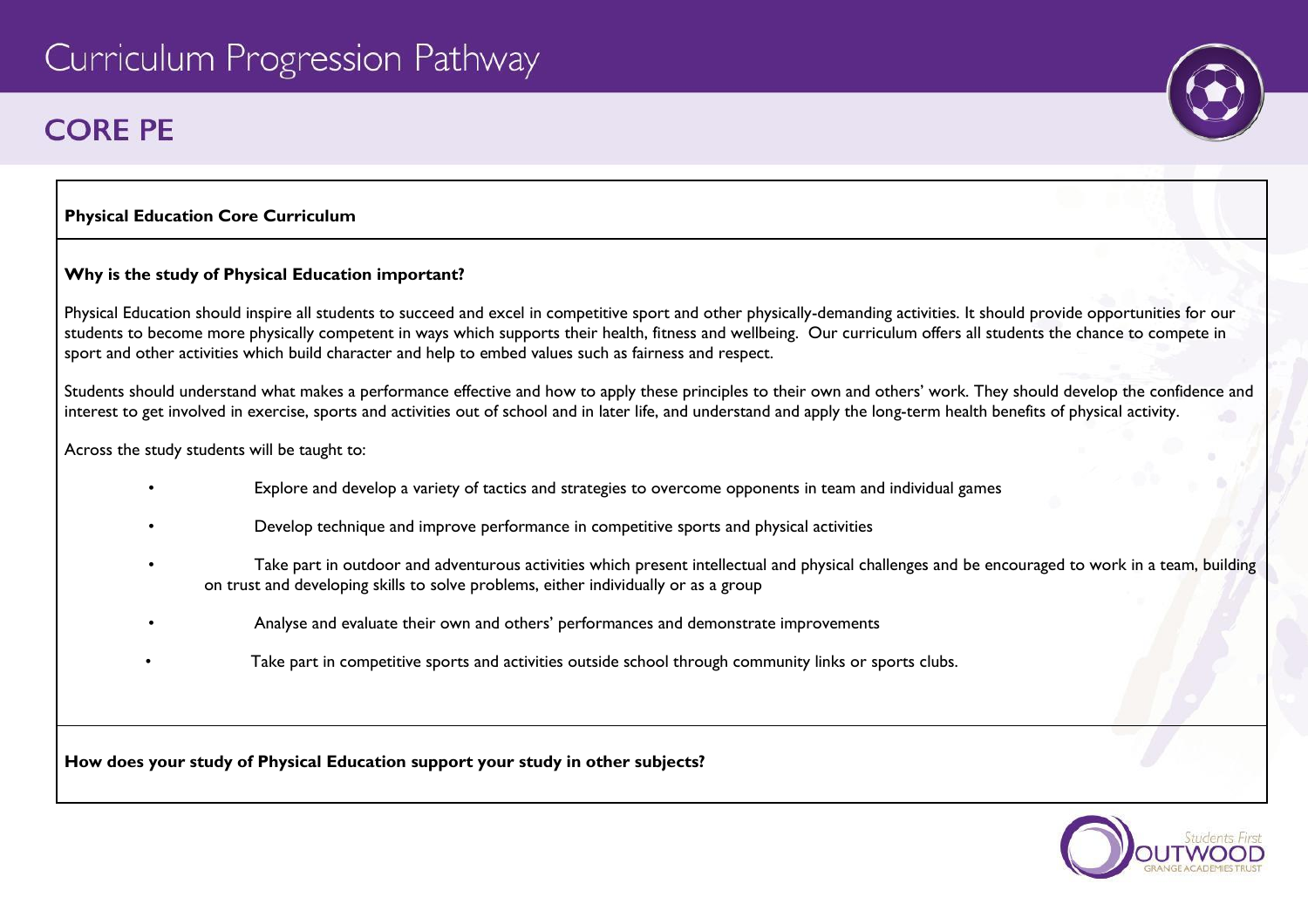The study of any subject in our curriculum takes full advantage of links with other subject areas - we term these as interdisciplinary links and we make the most of them because we know that deep learning requires the transference of knowledge and skills from one topic of learning to another. Once you can transfer your learning across topics and subject areas then you are really mastering what you know and how to apply your understanding and skills.

Physical Education touches on so many other subjects such as mathematics, literacy, biology, music, geography and life. You will learn methods of analysis and evaluation that are widely applicable to other subject areas helping your thinking in all subjects. You will develop an array of skills consisting of how to outwit an opponent, how to work as a team and problem solve whilst instilling a resilience and self-confidence to persevere. Through developing these skills and qualities you will be equipped with the knowledge and understanding to overcome adversity and succeed.

Research suggests that being physically activity generates a whole host of benefits including;

- Increased physical health will reduce the risk of diabetes, asthma, sleep disorders and other illnesses
- Increases academic performance through increased concentration levels and more directed, composed behaviour
- Enhances social assimilation. Activities in PE help students develop social interactions and explore the benefits of working with a variety of different students in an array of different situations.
- Improves mental health and wellbeing
- Developing self-discipline as well as stretching students beyond their perceived physical capabilities.

#### **How can you deepen your understanding of Physical Education?**

The Physical Education department offers lots of great opportunities for you to really engage with this fabulous subject. Throughout all year groups a variety of enrichment activities are offered to further enhance sporting opportunities at all levels. You have the opportunity to take part in sport and physical activity after school either for recreation, health and fitness or represent the school competitively.

You can compete in intra-school and inter-school fixtures, area and county events, sports days and Outwood Family of Schools' competitions.

#### **How are you assessed during Key stage 3 in Physical Education?**

During key stage 3 you are assessed using the following assessment objectives which ensure that you can cumulatively build your subject understanding in preparation for future qualifications. There are 6 assessment points each year that we term Praising Stars©. We assess how students at their current stage of study are on track to reach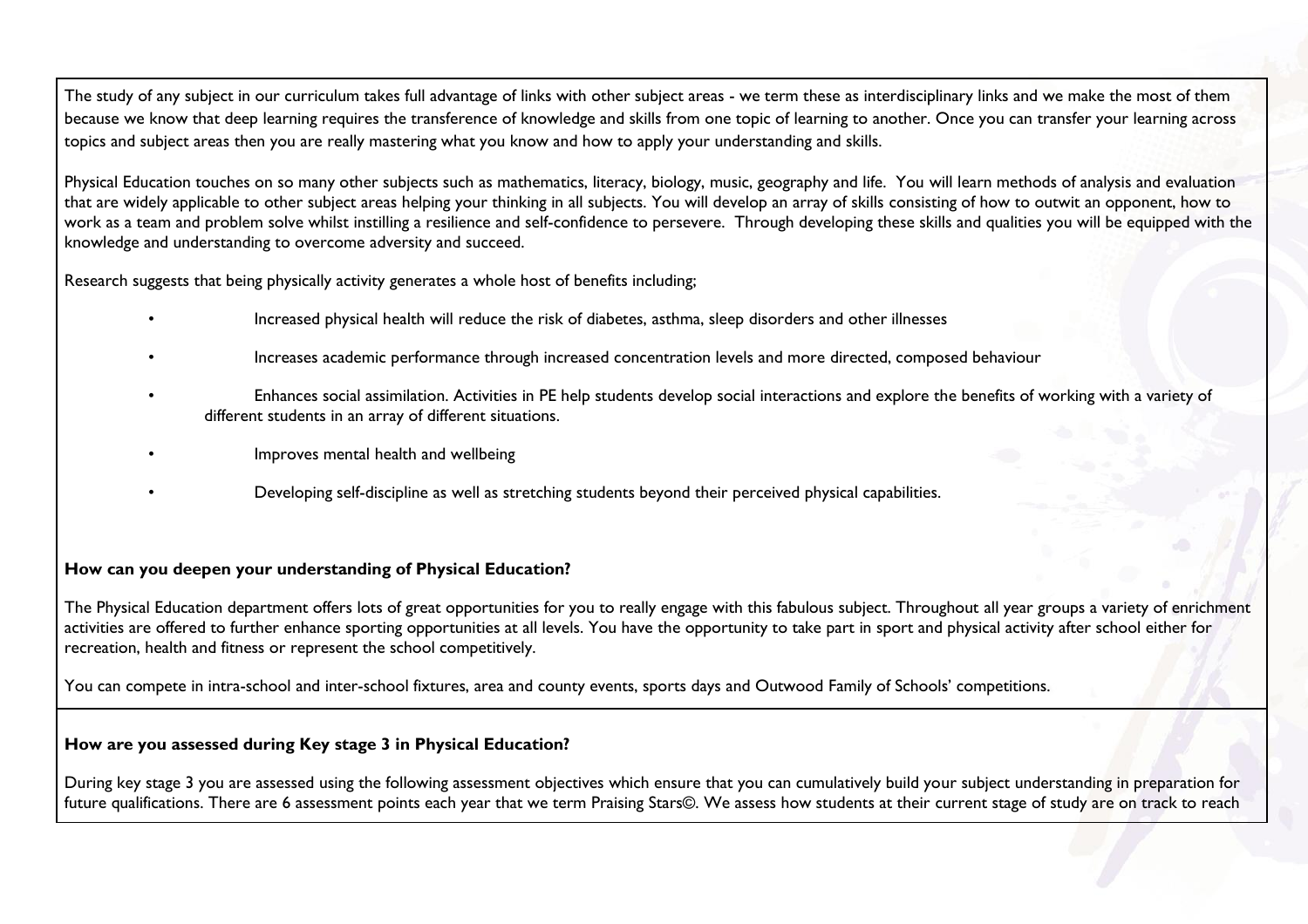their end of stage targets which are formulated on aspirational expectation from their KS2 starting points. We make an informed prediction from our holistic assessments based on our subject mapping of expectation across the Physical education curriculum.

#### **Key Assessment Objectives**

Head (Thinking) - Knowledge, Decision Making, Analyse & Evaluate, Leadership & Problem Solving

Heart (Character) - Communication, Team Work, Commitment, Resilience, Self-Regulation

Hands (Physical) - Skill Development, Fitness Levels, Skill Application, Performance, Tactics & Strategy

#### **How are you assessed during Key stage 4 in Physical Education?**

For those of you who opt to study a sports qualification at key stage 4, you will be assessed according to the qualification specification and unit content. As in key stage 3, there are 6 assessment points (Praising Stars©) where you will be assessed based on a range of criteria; classwork contribution, coursework/assignments, practical performance and theoretical exams. You will also receive an effort level at each of these points.

**Qualifications available at Outwood Academy Redcar from September 2021 are:**

*OCR Level 1/2 Cambridge National Certificate in Sports Studies at KS4 (Yr10 & Y11)*

*\* Whether you have continued your study of Physical Education as a qualification or not, you will still have access to core PE lessons weekly, up to the end of key stage 4.*

#### **How can Physical Education support your future?**

Of course we offer the study of Sports/Physical Education qualifications at Key stage 3 and 4 and we encourage your continued study in this fantastic subject. Yet we know that choice and personal interest are important aspects of worthy study.

There are a variety of courses at a range of universities where you can continue your study in this area. For example, some popular courses include; Sports Science, Physical Education and Sports Development and Coaching, as a single honours or a joint honours subject studied alongside other disciplines.

Some careers that the study of Physical Education or Sport supports include:

● Teaching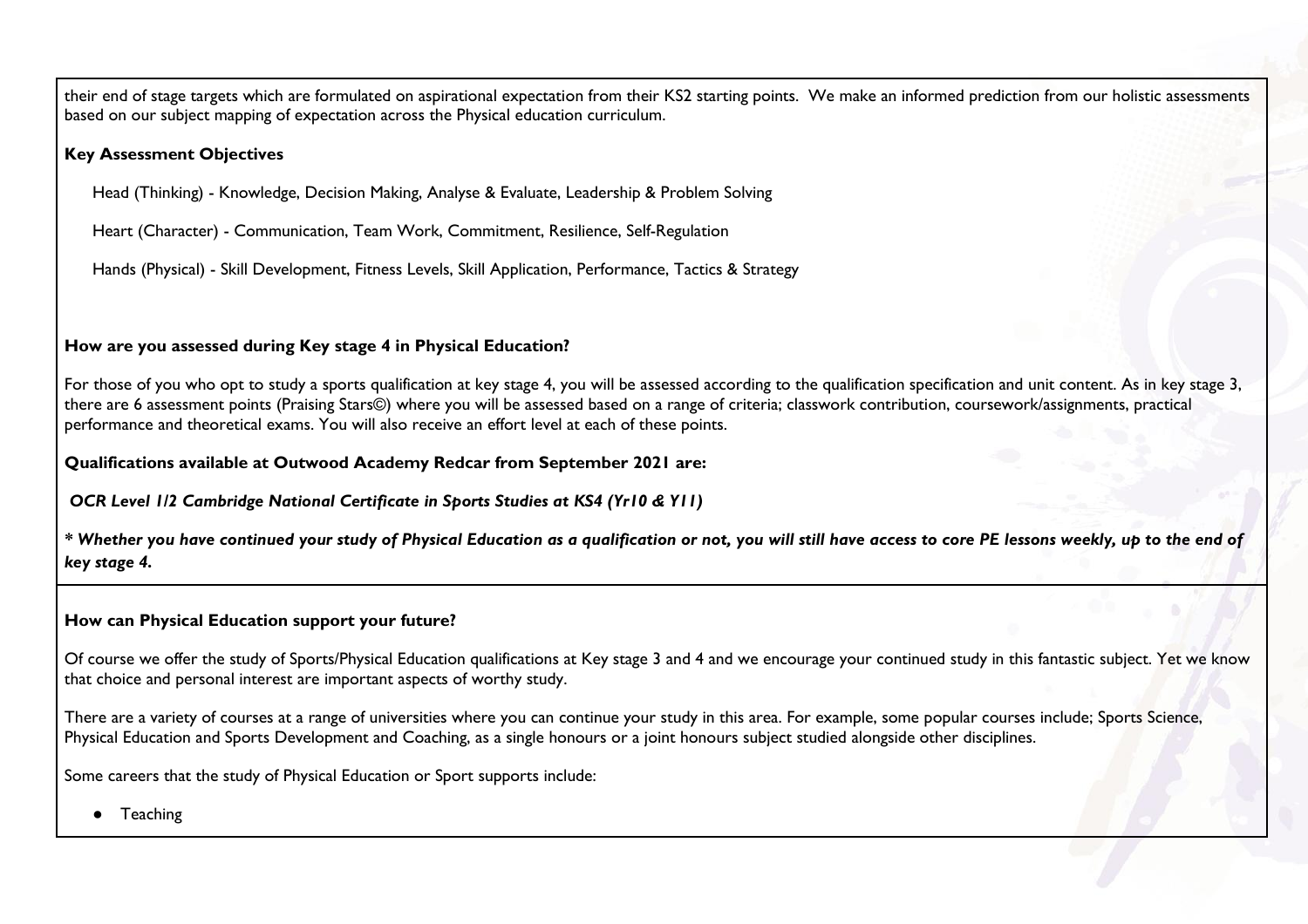- Sports scientist
- Physiotherapist
- Sports coach
- Sports development officer
- Fitness instructor and personal trainer
- Sports psychologist
- Sports analyst
- Sports journalist
- Sports masseuse

## **CORE PHYSICAL EDUCATION CURRICULUM PATHWAY AT OUTWOOD ACADEMY REDCAR**

*All students will participate in weekly core PE lessons in years 7, 8, 9, 10 and 11 and be provided with an effort grade during the 6 assessment windows. Those students opting for an exam subject within Physical Education will follow the specification of their qualification, at our academy we offer OCR Level 1/2 Cambridge National Certificate in Sports Studies at Yr10 & Y11. Details of this course overview can be found on our website below is the overview for our core PE provision.*

*OGAT PE ASSESSMENT*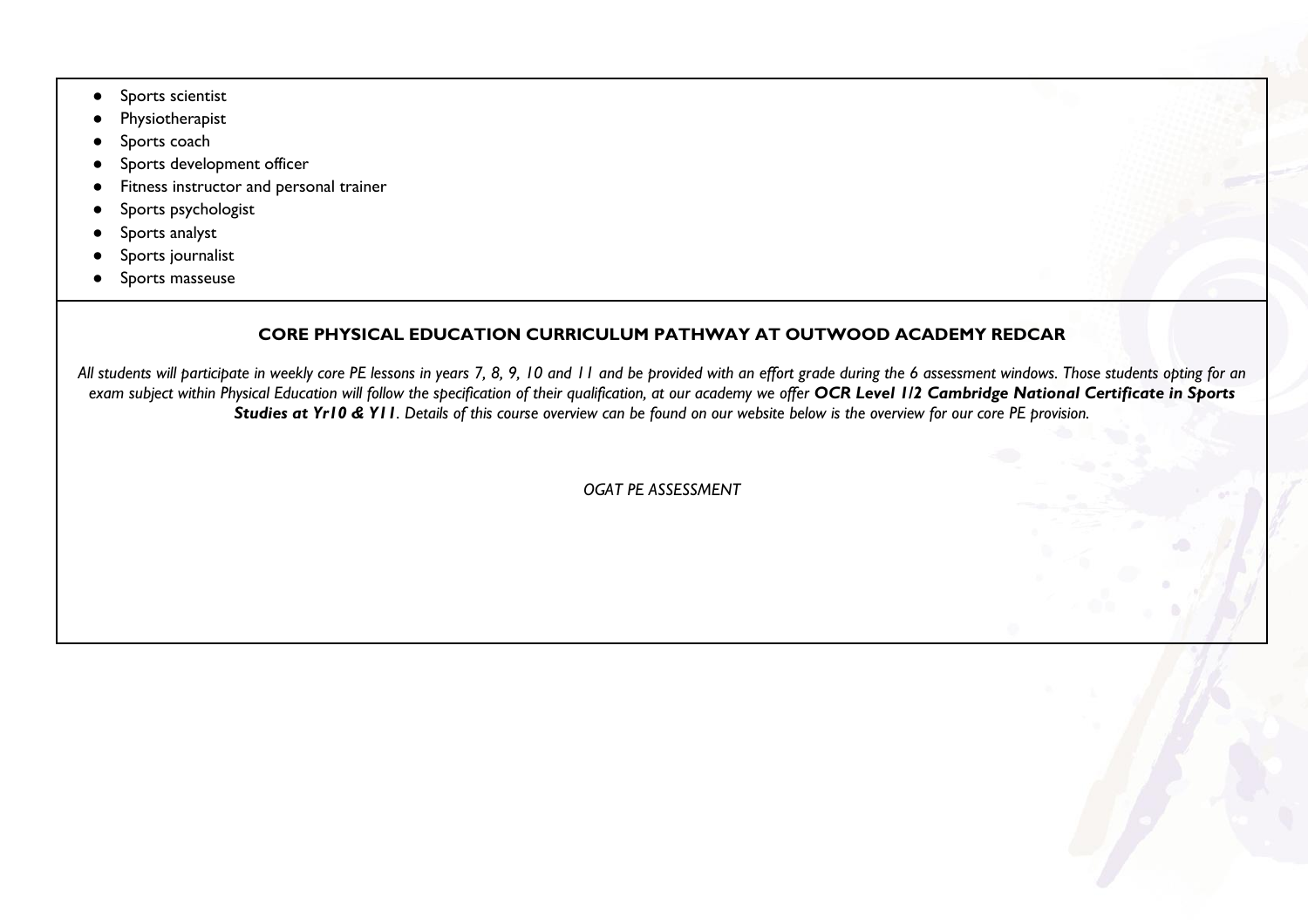# **PE Assessment Model**



|                             | <b>Emerging</b>                                                                                                                                                                                                                                                                                                                                                                                                                                                                             | <b>Developing</b>                                                                                                                                                                                                                                                                                                                                                                                                                                                                                                                      | <b>Achieving</b>                                                                                                                                                                                                                                                                                                                                                                                                                                    | <b>Exceeding</b>                                                                                                                                                                                                                                                                                                                                                                                                                                                                                     | <b>Excelling</b>                                                                                                                                                                                                                                                                                                                                                                                                                                                                                                                                |
|-----------------------------|---------------------------------------------------------------------------------------------------------------------------------------------------------------------------------------------------------------------------------------------------------------------------------------------------------------------------------------------------------------------------------------------------------------------------------------------------------------------------------------------|----------------------------------------------------------------------------------------------------------------------------------------------------------------------------------------------------------------------------------------------------------------------------------------------------------------------------------------------------------------------------------------------------------------------------------------------------------------------------------------------------------------------------------------|-----------------------------------------------------------------------------------------------------------------------------------------------------------------------------------------------------------------------------------------------------------------------------------------------------------------------------------------------------------------------------------------------------------------------------------------------------|------------------------------------------------------------------------------------------------------------------------------------------------------------------------------------------------------------------------------------------------------------------------------------------------------------------------------------------------------------------------------------------------------------------------------------------------------------------------------------------------------|-------------------------------------------------------------------------------------------------------------------------------------------------------------------------------------------------------------------------------------------------------------------------------------------------------------------------------------------------------------------------------------------------------------------------------------------------------------------------------------------------------------------------------------------------|
| <b>Head</b><br>(Thinking)   | . I can sometimes acquire new<br>knowledge well.<br>. I can begin to make decisions regarding<br>tactics and strategies.<br>. I am beginning to analyse and evaluate<br>my performance.<br>I am beginning to understand what<br>leadership skills are and but lack<br>confidence in communicating tasks to<br>others.<br>I am beginning to offer solutions to<br>some problems to overcome some<br>basic challenges.                                                                        | · I can sometimes acquire new<br>knowledge well and retain some of it.<br>In some situations I can make decisions<br>regarding tactics and strategies.<br>I am able to analyse and evaluate my<br>performance identifying some strengths<br>and areas for improvement.<br>. Lunderstand what leadership<br>skills are and building confidence in<br>communicating tasks to others.<br>· I can offer basic solutions to some<br>problems to overcome some basic<br>challenges.                                                          | . I can acquire new knowledge well and<br>retain some of it.<br>I can make decisions regarding tactics<br>and strategies.<br>I can make well thought out<br>judgements on my own and others<br>performances.<br>I show confidence in most situations<br>and can lead small groups within set<br>activities.<br>I can offer basic solutions to<br>problems to overcome basic<br>challenges.                                                          | · I can acquire new knowledge very<br>well and retain the majority of it.<br>I can make well thought decisions<br>regarding tactics and strategies.<br>I can suggest methods to improve my<br>own and others performance.<br>· I am a motivated leader who is<br>mostly confident, organised and a good<br>communicator.<br>I can suggest good solutions to<br>problem solve to overcome challenges.                                                                                                 | · I can acquire new knowledge<br>exceptionally well and retain all of it.<br>· I can make complex decisions<br>regarding tactics and strategies.<br>. I can critically analyse and evaluate<br>my own and others performance.<br>. I am an inspirational leader who is<br>confident, organised and an excellent<br>communicator.<br>· I can find innovative solutions to<br>problem solve to overcome challenges.                                                                                                                               |
| <b>Heart</b><br>(Character) | . I know how to effectively<br>communicate with others.<br>I know which skills and qualities are<br>important when working as part of a<br>team.<br>I have know the qualities required to<br>be committed in competitive and<br>cooperative situations.<br>I know what resilience and effort mean<br>and sometimes demonstrate them.<br>I know what self-regulation is and can<br>sometimes demonstrate respect for<br>equipment and others.                                                | I can communicate with others in<br>co-operative and competitive activities<br>and can contribute in team or game<br>activities.<br>. I am starting to develop the qualities<br>required to work as part of a team.<br>. I am developing an interest and<br>commitment to some competitive and<br>cooperative situations.<br>· I can show resilience to overcome<br>challenges in some physical activities.<br>I am starting to develop the skills to<br>self-regulate more consistently through<br>respect of equipment and others.   | I can communicate with others, and<br>with support, can lead and organise<br>others.<br>I can demonstrate the qualities required<br>for effective team work.<br>I have an interest and commitment to<br>a range of competitive and cooperative<br>physical activities.<br>I can show resilience to regularly<br>overcome challenges in physical<br>activities in order to improve.<br>I demonstrate self-regulation through<br>empathy and respect. | I can communicate well with others.<br>motivating and promoting a good<br>sporting attitude with others.<br>I can apply the qualities required to<br>influence team work in others.<br>I have an enthusiasm for and a<br>commitment to a range of physical<br>activities.<br>. I can show stronger resilience and<br>determination to overcome challenges.<br>I am able to apply advanced self-<br>regulation within leadership scenarios,<br>through being respected and respectful<br>with others. | . I am confident to lead others and I<br>can communicate effectively under-<br>pressure, guiding others to do the<br>came.<br>. I can motivate and instil excellent<br>sporting attitudes in others to produce<br>effective overall team work.<br>- I have a passion for, and a commitment<br>to a wide range of activities.<br>. I am highly resilient when challenged<br>and can inspire others to succeed.<br>· I can evaluate when self-regulation<br>is required and influence others in<br>a number of different leadership<br>scenarios. |
| <b>Hands</b><br>(Physical)  | · I am developing fundamental<br>movement skills, however I really<br>struggle with my confidence.<br>· I can demonstrate basic skills in<br>passive practices.<br>· I can demonstrate, with some accuracy.<br>basic tactics and strategies in passive<br>practices.<br>I can perform basic skills, techniques<br>and tactics in conditioned practices.<br>. I can be actively involved in physical<br>activities however my fitness is a<br>barrier and I become out of breath<br>quickly. | - I am developing a range of movement<br>skills, however I struggle with my<br>confidence working with others and<br>with support.<br>· I can demonstrate basic skills in<br>passive practices with accuracy and<br>control.<br>I can demonstrate, with some accuracy,<br>basic tactics and strategies in<br>conditioned practices.<br>· I can perform basic skills, techniques<br>and tactics in varied practices.<br>. I can be actively involved in physical<br>activities however struggle to perform<br>skills due to my fitness. | · I can acquire skills quite well.<br>. I perform basic skills in a range of<br>activities to a good standard under<br>pressure.<br>I can accurately perform a range of<br>basic skills, techniques and tactics in<br>conditioned and varied practices.<br>I can be actively involved in physical<br>activities and my fitness is not a<br>barrier.                                                                                                 | · I can acquire skills very well.<br>· I perform complex skills in a range of<br>activities to a good standard under<br>pressure.<br>I can accurately perform a range of<br>complex skills, techniques and tactics in<br>conditioned and varied practices.<br>I can be actively involved in physical<br>activities and my fitness is a strength.                                                                                                                                                     | · I can acquire skills exceptionally well.<br>· I perform complex and advanced<br>skills in activities to a good standard<br>while under pressure.<br>· I can accurately perform a range of<br>advanced skills, techniques and tactics<br>in competitive situations to a high<br>standard.<br>. I can be actively involved in physical<br>activities and my fitness is excellent.                                                                                                                                                               |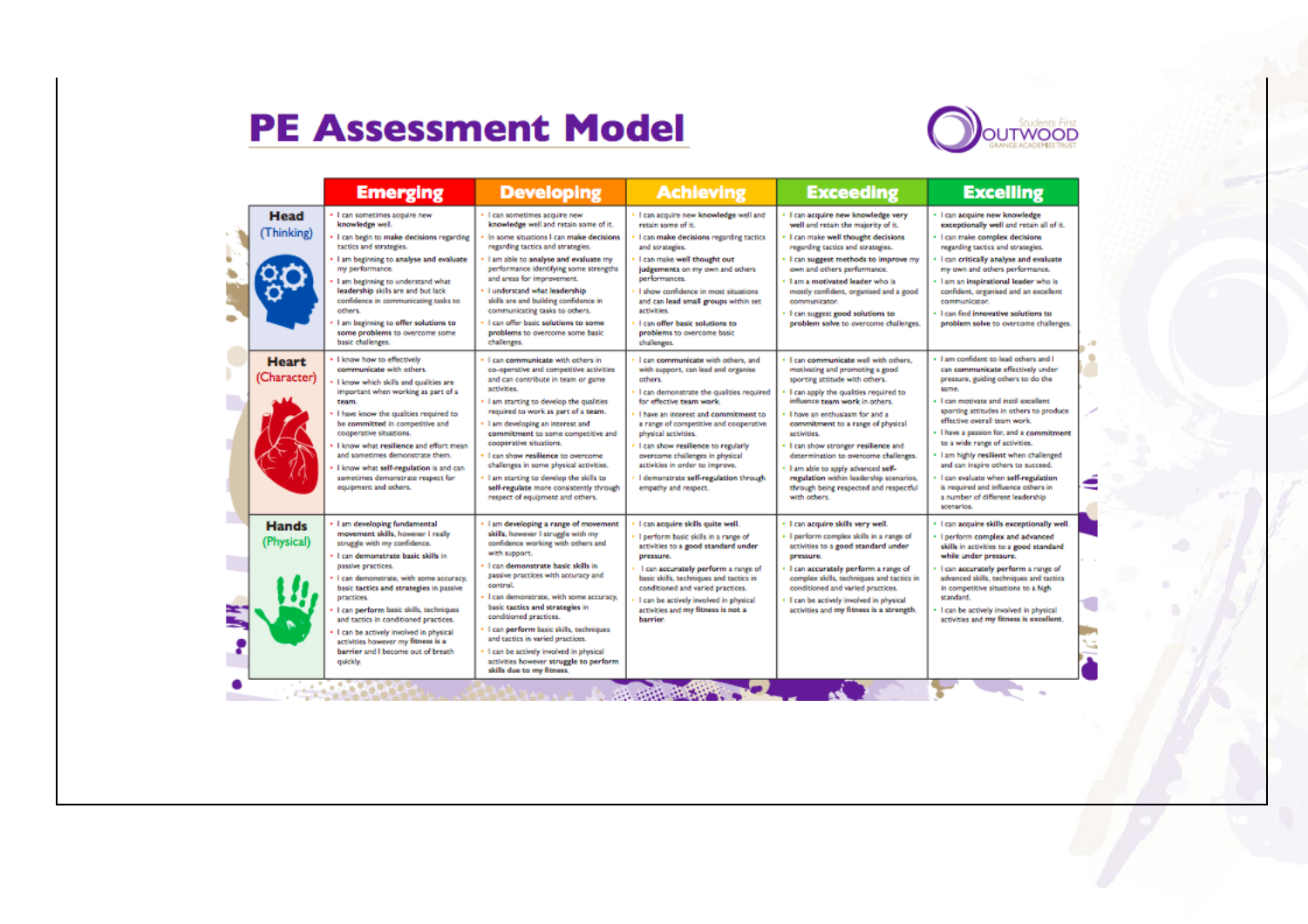| Year 7                                                                                                                                                                                 | Year 8                                                                                                                                                                         | Year 9                                                                                                                                                                         | Year 10                                                                                                                                                                               | Year II                                                                                                                                                                  |
|----------------------------------------------------------------------------------------------------------------------------------------------------------------------------------------|--------------------------------------------------------------------------------------------------------------------------------------------------------------------------------|--------------------------------------------------------------------------------------------------------------------------------------------------------------------------------|---------------------------------------------------------------------------------------------------------------------------------------------------------------------------------------|--------------------------------------------------------------------------------------------------------------------------------------------------------------------------|
| Students will explore a<br>variety of sports:                                                                                                                                          | Students will explore a<br>variety of sports:                                                                                                                                  | Students will develop in a<br>variety of sports:                                                                                                                               | Students will compete in a<br>variety of sports:                                                                                                                                      | Students will compete in a variety of<br>sports:                                                                                                                         |
| Tag Rugby, Netball,<br>Football, Table<br>Tennis, Tchoukball,<br><b>Movement, Fitness,</b><br><b>Softball, Alternative</b><br><b>Sports, Athletics,</b><br><b>Rounders and Cricket</b> | Rugby, Netball,<br>Football, Badminton,<br><b>Basketball,</b><br><b>Movement, Fitness,</b><br><b>Softball, Alternative</b><br><b>Sports, Athletics,</b><br><b>Rounders and</b> | <b>Invasion Games,</b><br>Netball, Football,<br><b>Volleyball, Fitness,</b><br>Movement, Handball,<br><b>Alternative Sports,</b><br><b>Rounders, Athletics</b><br>and Softball | <b>Invasion</b><br>Games, Volleyball,<br><b>Personal Exercise,</b><br><b>Options, Short Tennis,</b><br><b>Rounders, Athletics,</b><br><b>Cricket, Rounders and</b><br><b>Softball</b> | <b>Invasion Games, Volleyball,</b><br><b>Personal Exercise, Options,</b><br><b>Short Tennis, Rounders,</b><br><b>Athletics, Cricket, Rounders and</b><br><b>Softball</b> |
| As a minimum<br>expectation student's will:                                                                                                                                            | <b>Cricket</b><br>As a minimum<br>expectation student's<br>will:                                                                                                               | As a minimum expectation<br>student's will:                                                                                                                                    | As a minimum expectation<br>student's will:                                                                                                                                           | As a minimum expectation student's<br>will:                                                                                                                              |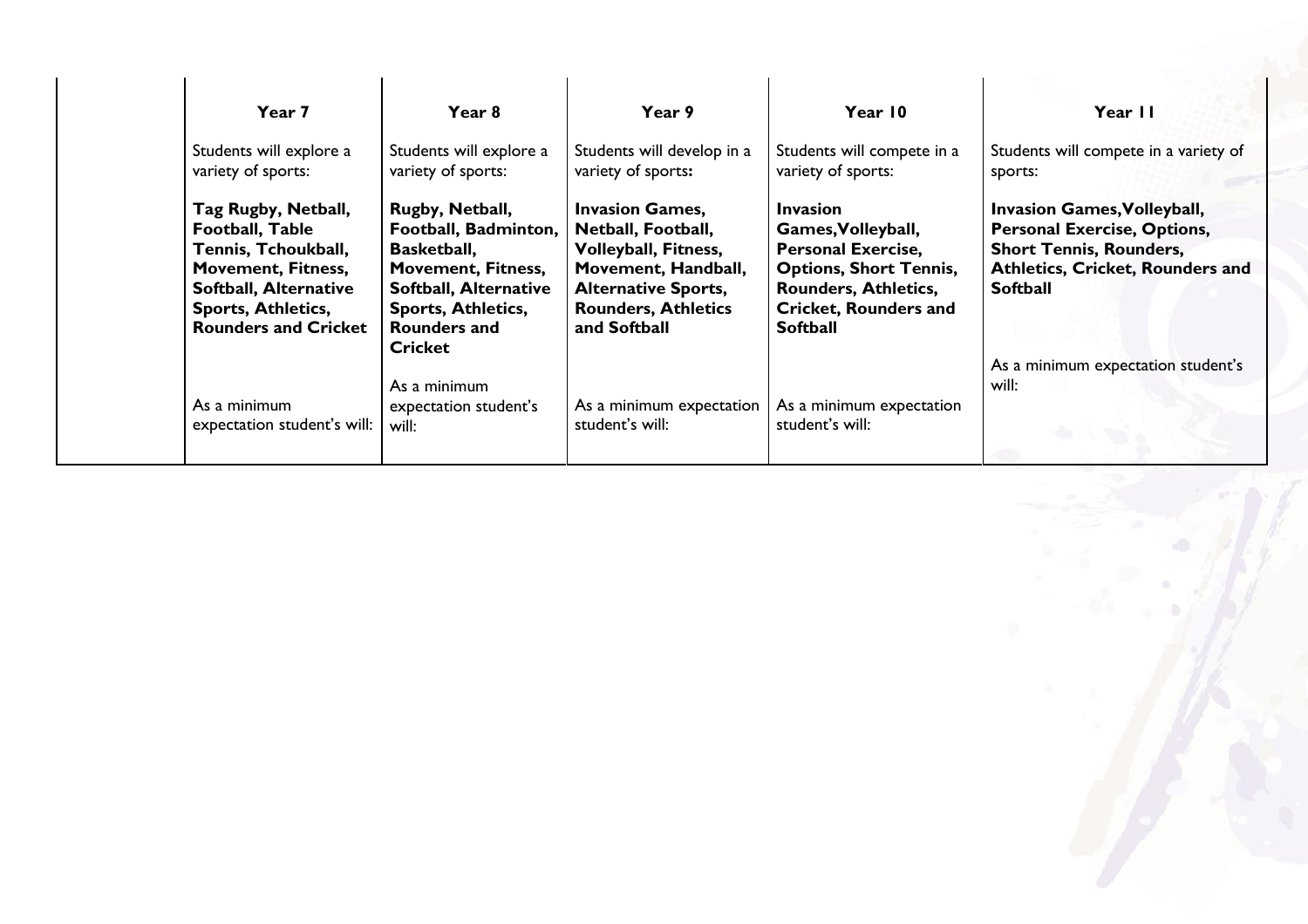| Year 7 | Sending, receiving and travelling            |  |  |
|--------|----------------------------------------------|--|--|
|        | Retaining & Maximising possession            |  |  |
|        | Deny possession                              |  |  |
|        | Beginning & sustaining rallies               |  |  |
|        | Execute scoring opportunities                |  |  |
|        | Stopping, retrieving & returning             |  |  |
|        | Efficiency of striking                       |  |  |
|        | Using tension & posture                      |  |  |
|        | Executing rolls & balances/flight from hands |  |  |
|        | Efficiency when running                      |  |  |
|        | Know types of training                       |  |  |
|        | Measure fitness                              |  |  |
|        | Understand fitness components                |  |  |
|        | Understand projectile flight                 |  |  |
|        | Develop repetitive movements                 |  |  |
|        |                                              |  |  |
|        |                                              |  |  |
|        |                                              |  |  |
|        |                                              |  |  |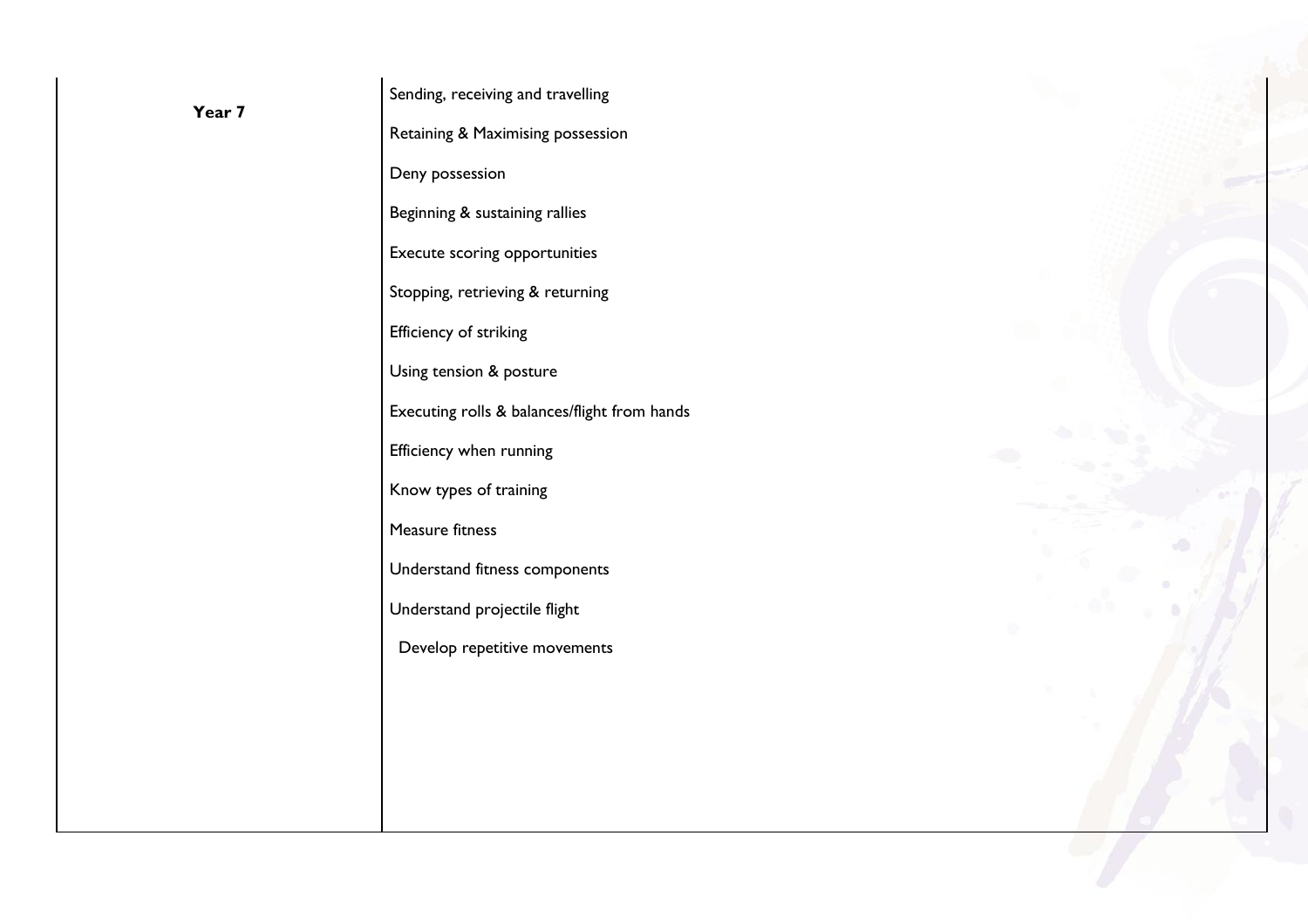|        | Sending receiving and travelling with speed and control |  |
|--------|---------------------------------------------------------|--|
| Year 8 | Transitioning from defence to attack                    |  |
|        | Transitioning from attack to defence                    |  |
|        | Gaining advantage from the serve                        |  |
|        | Solving problems with others                            |  |
|        | Creating patterns of play                               |  |
|        | Retrieving and returning with speed                     |  |
|        | Sequencing with control & precision                     |  |
|        | Travelling with changes in level and speed              |  |
|        | Pacing when running                                     |  |
|        | Developing muscle strength                              |  |
|        | Posture & core                                          |  |
|        | Perform athletic with accuracy and consistency          |  |
|        | Improve technique of others                             |  |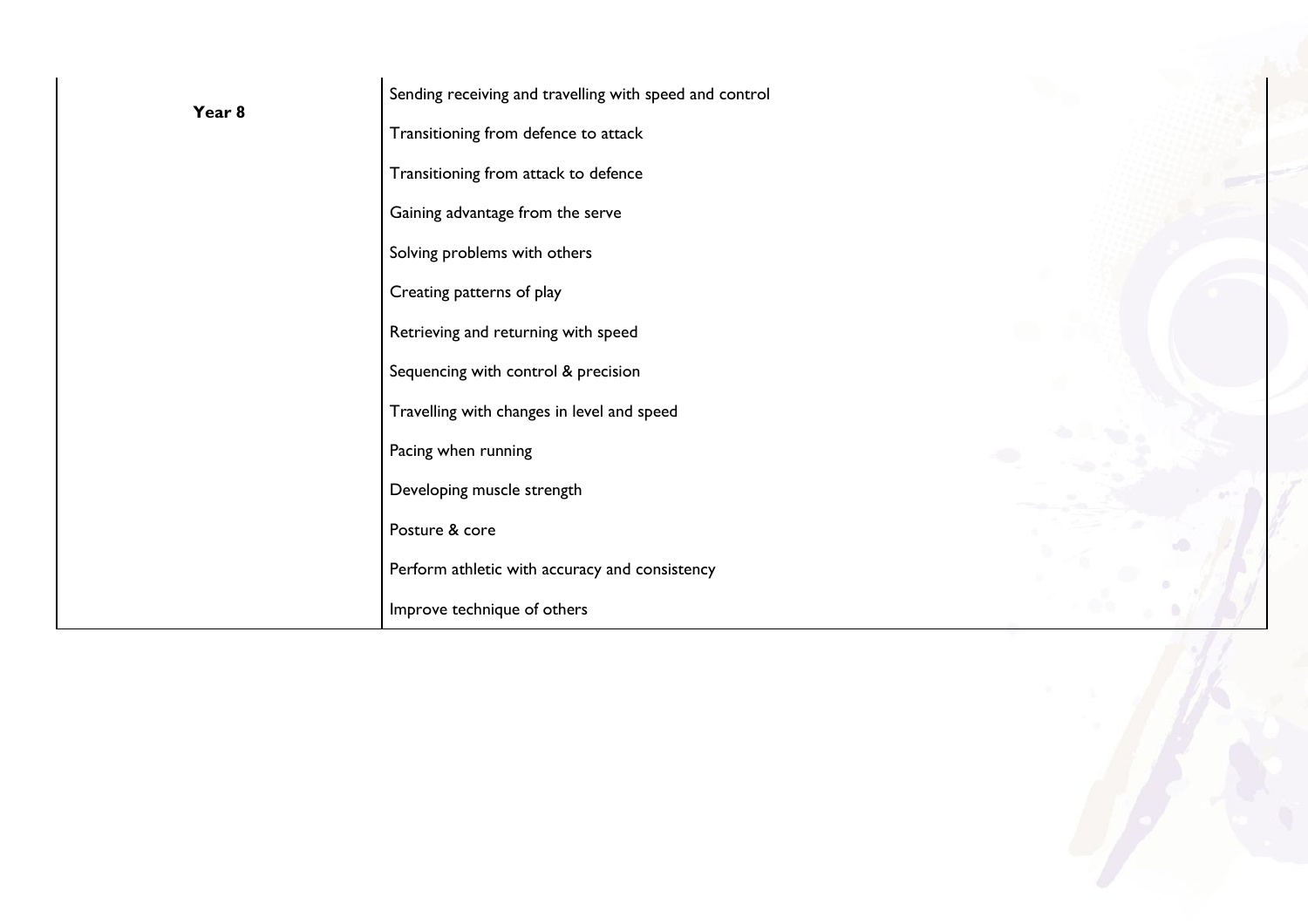| Year 9  | Solve game based problems                                 |  |
|---------|-----------------------------------------------------------|--|
|         | Changing the point of attack                              |  |
|         | Adopting specific roles                                   |  |
|         | Controlling the rall                                      |  |
|         | Strategies to play different opponents                    |  |
|         | Using deception                                           |  |
|         | Managing rotation in the air                              |  |
|         | Leading and communicating with confidence                 |  |
|         | Striking and fielding successfully with less time         |  |
|         | Understand the bodies response to exercise                |  |
|         | Understand the benefits of physical activity              |  |
| Year 10 | Full sided version sports                                 |  |
|         | Applying tactics in demanding match context               |  |
|         | Organise and compete in competitions                      |  |
|         | Officiate own competitions                                |  |
|         | Adapting skills                                           |  |
|         | Experiencing new recreative sports                        |  |
|         | Solving game situation problems                           |  |
|         | Challenging physical boundaries through exercise sessions |  |
|         |                                                           |  |